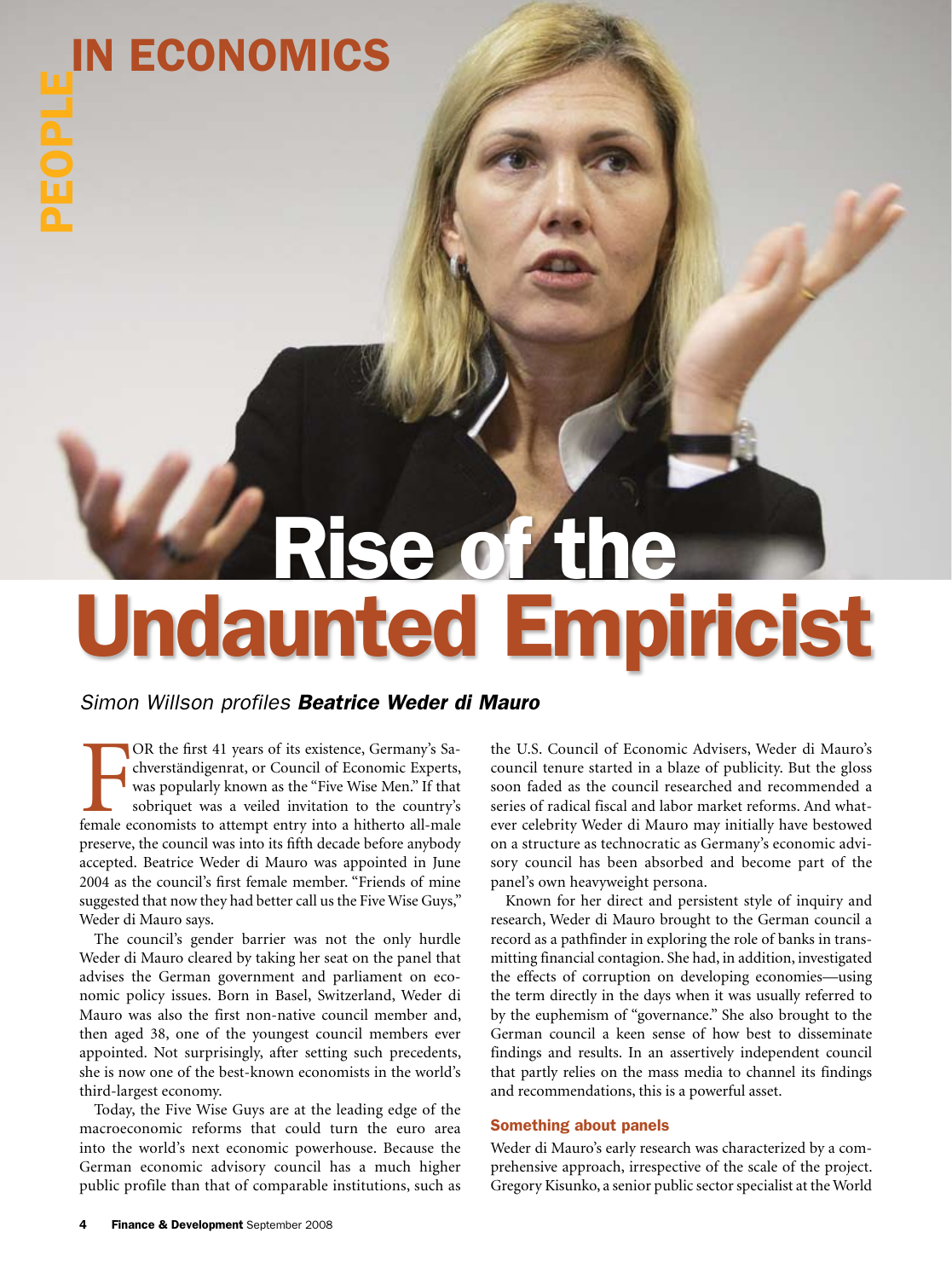Bank, worked with Weder di Mauro on a 1996–97 worldwide survey on perceptions of links between political uncertainty, investment, and growth. His recollections depict a driven and single-minded empiricist undaunted by trifling taglines such as "Data not available."

"This was the first and the largest effort to collect raw data on the topic of institutional uncertainty, and she was pushing very hard for extending the country coverage as wide as possible," Kisunko remembers. "The data collection exercise was heroic because it required an organized effort spanning more than 70 countries." Colleagues had been "excited and energized by the novelty and magnitude of her ideas. We all had ideas, but she was always one of those leading the pack."

Unusually, Weder di Mauro's position on the German advisory council is her second tour in such a role in a major European economy. She was appointed in 2002 to Switzerland's Kommission für Konjunkturfragen, the Economic Advisory Board of the Swiss government, and served for two years. What intrigued her enough about national economic advisory panels that she would serve on two, back to back? "It is extremely interesting to do work that is relevant for the policymaking of a country and, at the same time, still keep a foothold in the academic world," Weder di Mauro says. "It's not always easy, though, because what is relevant very often is not interesting for research, and vice versa."

The German advisory council is unique, Weder di Mauro asserts, because it is independent (see Box 1). The government

appoints council members, but they have a five-year term deliberately at odds with the four-year election cycle. The council has two main channels of influence, Weder di Mauro believes. One is the public—the council is one of the institutions quoted by the mass media whenever there are new economic developments. The other is its inside route to government. "People often ask whether I feel that our recommendations are being implemented right away," Weder di Mauro observes. "I don't think that's the only way to measure the council's influence. Very often it's more about the longer-term influence that we have in a certain direction."

Views that the council's influence is limited have circulated in the economics community for many years, however. Charles Roberts wrote in the *Cambridge Journal of Economics* in 1979 that—and this still applies today—because the council's reports "are published only in German, they are little known and little discussed outside the German-speaking countries." Weder di Mauro says that, while English summaries are published, council reports are mostly in German because they are addressed to the German government and public.

#### Adversaries, egos, and tantrums

In 2005, the council's close relationship with the press was all too evident as the German media gleefully relayed colorful reports of fragile egos and internal tantrums among the panel's high-octane lineup. Council members even used newspaper articles and interviews to attack each other, prompting suspicions that they were incapable of working as a team. *The Economist* magazine said Germany's marketplace for economists was "coming apart," and recommended that the fixed-term experts be replaced by fresh councils of economic advisers appointed by each incoming government. That way, the advisers would have more of a stake in seeing their recommendations implemented. A potential public relations crisis was eventually defused and the council's image seems to have survived.-

"The reputation of the council is extremely high in Germany," Weder di Mauro asserts. "People do ask whether politicians listen to us. Well they can't really avoid us, as we usually make the government uncomfortable. The council usually criticizes the government, which is why there are no other councils like this. Which government would want to establish such a thing?"

Which, indeed? Particularly a government that had, as Germany's did in 2002–06, run its budget deficit at levels higher than the European Union rules allowed. Germany's fiscal slippage had been caused by a creeping economic malaise of slowing growth and rising unemployment that earned the country the unenviable title of "sick man of Europe." Germany's breach of the EU's budget rules in the early 2000s was especially galling for the nation's economic traditionalists, because the EU rules were based on Germany's own penchant for budgetary rectitude—as set out in its landmark Stability and Growth Act of 1967. Key elements of the EU's fiscal rules, set out in the 1992 Maastricht Treaty, were eased in 2005.

#### Box 1

# Informed judgments—by order

Established in 1963, the Sachverständigenrat's mission statement says its mandate is "to periodically assess overall economic developments in the Federal Republic of Germany and to help economic policymakers at all levels as well as the general public to arrive at informed judgments on economic matters."

The council is required, by the law that established it, to produce an annual report that describes "the current economic situation and its foreseeable development. The Council will investigate the possibilities of simultaneously assuring, within the framework of the free market economy, stability of the price level, a high rate of employment and equilibrium in foreign trade and payments, together with steady and adequate economic growth. The investigation will also include the formation and distribution of income and property."

In its latest annual report, published in November 2007 and entitled "The Gains Must Not Be Squandered," the council acknowledges that policymakers contributed to a German economic resurgence in part by launching extensive reforms in the fields of taxation, the labor market, and the social security system.

But the report also states that positive economic trends have in turn opened up wider opportunities for policymakers. "The key need now is not to waste the chance offered by the expanded opportunities for policy action but rather to seize it . . . just as it is gratifying that the policymakers' financial room for maneuver has expanded, so it is frustrating that a whole series of measures that were considered or adopted during the recent past revealed no clear economic policy strategy but instead smacked of tactical electioneering."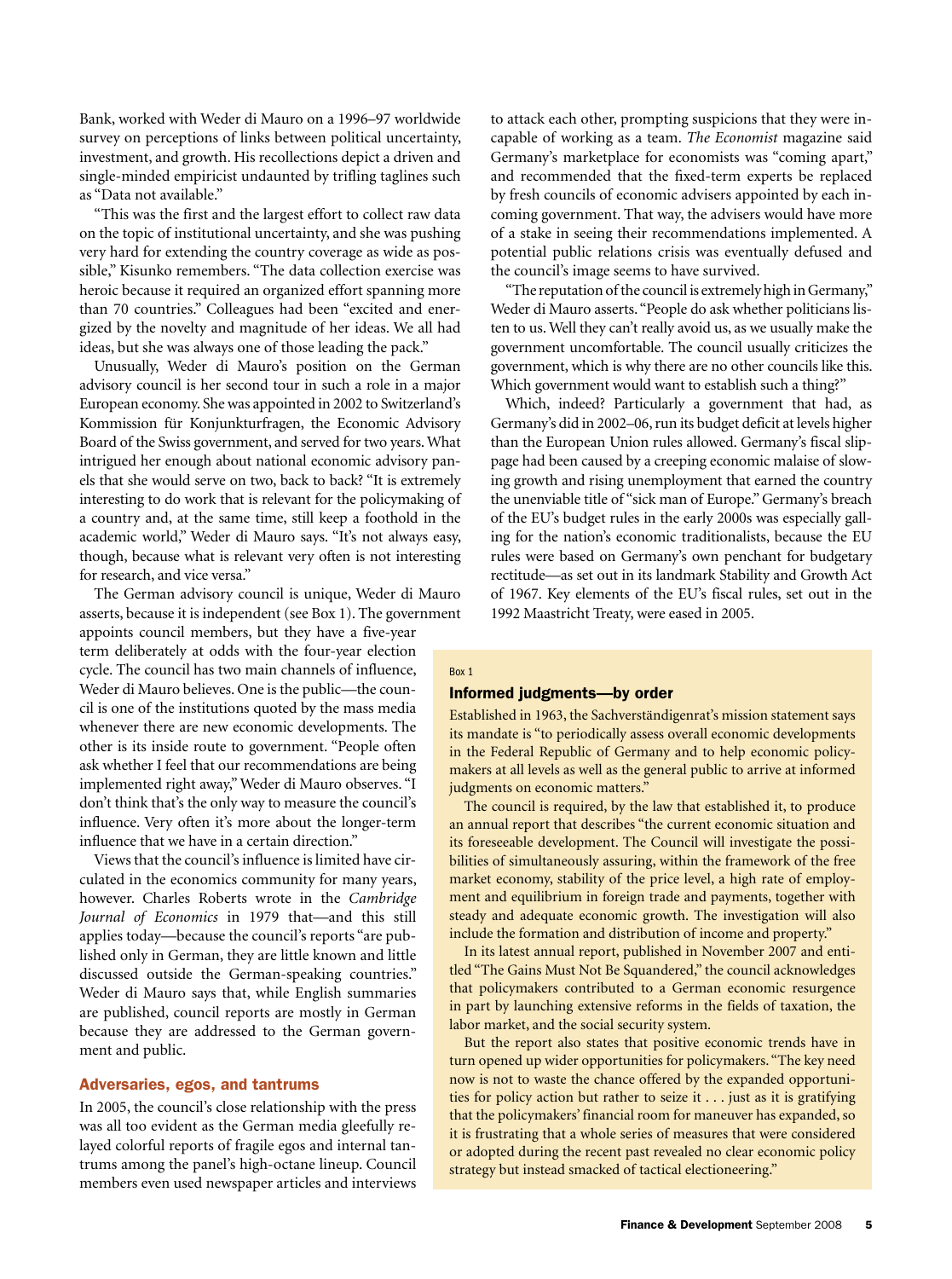"The existing German rules have huge loopholes that are regularly exploited by politicians," Weder di Mauro says. The German council produced a report last year "with suggestions on how to change the entire constitutional framework for limiting the extent of public debt in Germany." She believes a general decline in interest in, and application of, fiscal discipline lay behind Germany's failure to curb deficits that exceeded the Maastricht rules. "But right now there is a chance in Germany for fiscal reform, with a federal commission looking at the rules of fiscal discipline both for the federal government and for the länder [German states]."

#### Made in Switzerland

The council's report makes stringent proposals that would enforce the original Maastricht rule that national budget deficits be less than 3 percent of GDP, and that any fluctuation align with the business cycle. And, as if to demonstrate the utility of foreign input into council deliberations, a key innovation in the council's proposal incorporates a fiscal feature first deployed in Switzerland.-

"Our proposal has something that we imported from Switzerland: a component that is more strict than the Maastricht rules," Weder di Mauro explains. "It's a special fiscal error-correction account that you have to balance. If the budget deficit turns out to be larger than expected, it is debited to this error-correction account that has to be balanced separately. An unexpected fiscal surplus would also have to be paid into this account. The Swiss implemented it in 2003." This mechanism installs "memory" in the system. "No fiscal rules that I am aware of have a memory. They always say that if you overestimated revenues in the past and run a higher deficit than expected, you don't have to correct for that problem first—even Maastricht doesn't do that. In a way, these rules are promoting an 'I will start my diet tomorrow' way of life," Weder di Mauro says. "But with an error-correction account, you can't just start again on a clean sheet. You have to repair past damage. Having memory in the system creates incentives to make conservative revenue estimates and to keep tight checks on spending."

How receptive, though, are German fiscal traditionalists to tighter discipline principles imported from another country? And might Swiss-born Weder di Mauro, who speaks seven languages, be seen as some kind of foreign agent among the Five Wise Guys, advocating foreign solutions to a domestic problem? "It has never been a problem that I am Swiss and Italian," she states.

Although Weder di Mauro's professional focus has latterly been solidly European and increasingly financial, her upbringing prepared her well for her earlier interests in the macroeconomics of growth and development. She was raised in Guatemala, where her father worked for a Swiss multinational company. For nine years Weder di Mauro attended the German school in Guatemala City, where daily life made early impressions that would guide her later work. Her exposure to Latin America laid the foundations, for example, for her subsequent interest in the role of institutions in promoting economic growth.

"Awareness of institutions and of institutional differences comes very much from my Guatemala experience and was

reinforced by a research project with the Peruvian *Instituto de Libertad y Democracia* of Hernando de Soto [profiled in *F&D*, December 2003]," Weder di Mauro says. "The project investigated obstacles to small enterprise in Latin America and found that in many countries the enforcement of rules is often not credible, and that this limits the scope of entrepreneurship and exchange. This applies in particular to financing, which is why informal finance flourishes."

### The role of banks

Returning to Switzerland, Weder di Mauro completed her education at the University of Basel and was also a research and teaching assistant at the university. "In the past I have had basically two pillars of interest and research," she muses. "One is how to make institutions work so that they promote growth. The second concerns financial crisis contagion, and the role of banks in particular. A third area is coming on stream now: when I was appointed to the German council I tried to refocus my research to work on issues that are more related to Germany in order to exploit synergies." Her current research interests include the impact of real exchange rate changes on job flows in an inflexible labor market and the effects of public sector banks on the reallocation of capital.-

It was the second area of interest that led Weder di Mauro to take her first salaried job in 1994 at the IMF in Washington. While at the IMF she took a leave of absence to contribute to the World Bank's 1997 *World Development Report*. "The break-

#### Box 2

# Another conduit for contagion

In a groundbreaking 2001 paper in the *Journal of International Economics*, Weder di Mauro and Caroline Van Rijckeghem identified an indirect channel for contagion between countries that were exposed to the same banks. They found evidence that spillovers through bank lending, as opposed to trade linkages and country characteristics, could help explain contagion.

If the banks shared the same risk models, then a crisis in one country could be transmitted to another country through simultaneous cutting of bank credit lines. Weder di Mauro's findings might align her with critics of the new capital adequacy framework for banks, which is currently being phased in by about 100 countries.

The new framework—known as Basel II because it follows the 1988 Basel I framework developed by the Bank for International Settlements in Basel, Switzerland—is being widely adopted by bank regulators. It establishes a global benchmark for the amount of capital that banks need to hold as standby resources to cover potential risks in their financing and operations.-

Critics say Basel II is procyclical—that is, it is too lax on banks' capital requirements in good times and too tough during hard times, exacerbating boom-bust cycles in the process. These naysayers believe that Basel II might lead banks to herd into and out of markets and could eventually pose systemic risk (see related articles in *F&D,* June 2008).